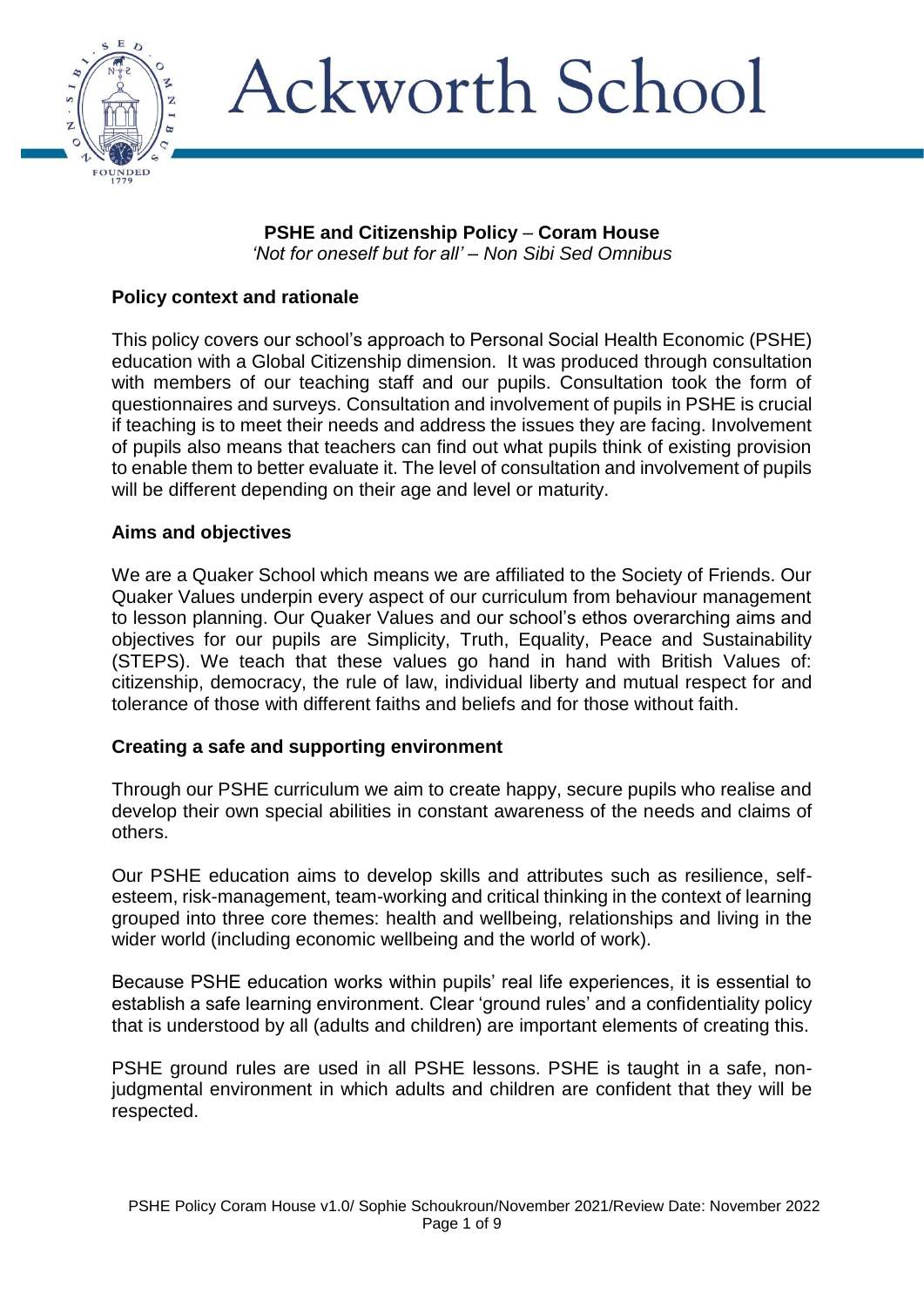

Specific ground rules are established in addition to those already used in the classroom. As a minimum, ground rules are likely to include the following basic guidelines:

- Listen politely to each other.
- Everyone gets a turn to speak, if they want to.
- Everyone has a right not to speak.
- Everyone's contribution is respected.

We do not ask or have to answer any personal questions.

Pupils are able to ask anonymous questions by writing a note for the class question box. This box can be found in every classroom. There is also a box in the library.

During the course of PSHE education lessons, pupils may indicate in some way that they are vulnerable or 'at risk'. This policy is informed by our School's safeguarding and child protection policies.

## **Entitlement and equality opportunity**

We promote the needs and interests of all pupils, irrespective of gender, culture, ability or personal circumstance. Teaching will take into account the age, ability, readiness, and cultural backgrounds of children and those with English as a second language to ensure that all can fully access PSHE education provision. We promote diversity and inclusion and we expect all our pupils to consider others' needs.

We recognise the right for all pupils to have access to PSHE education. Careful consideration is given to the level of differentiation needed, and in some cases the content or delivery will have to be adapted. Teachers and/or teaching assistants should work with individual pupils if required, and/or appropriate.

### **Intended outcomes**

As a result of our PSHE programme of learning, our pupils develop the knowledge, skills and attributes they need to keep themselves healthy and safe, and prepare for life and work in modern Britain. We aim to have a well-delivered PSHE programme that promotes the spiritual, moral, cultural, mental and physical development of our pupils. We believe that will have an impact both on the academic and non-academic outcomes for pupils, including the most vulnerable and disadvantaged.

Our pupils are involved in active engagement in learning, rather than passively receiving information. They are offered opportunities to consider and clarify their values and beliefs and to rehearse and develop their enquiry and interpersonal skills. They also receive a comprehensive, balanced and relevant body of factual information to inform their present and future choices.

PSHE Policy Coram House v1.0/ Sophie Schoukroun/November 2021/Review Date: November 2022 Page 2 of 9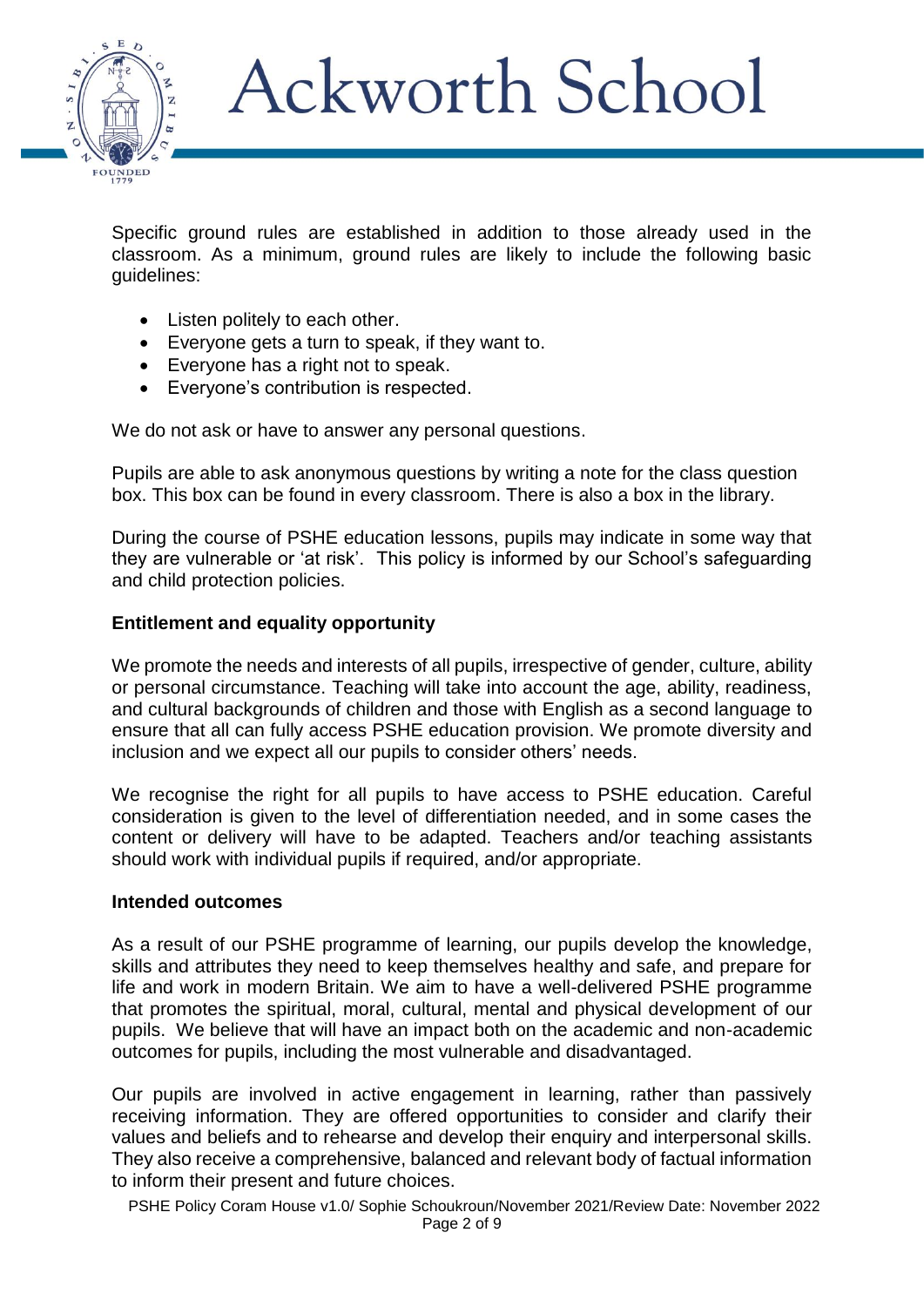

## **Learning and teaching**

### **Principles and methodology**

We ensure our pupils are helped to make connections between the learning they receive in PSHE education and their current and future 'real life' experiences. The skill of critical reflection is at the heart of assessment for learning in PSHE education at Coram House.

Wherever possible, we will make links to other areas of the curriculum by determining and building on our pupils' prior knowledge.

### **Planning**

In the Early Years Foundation Stage, PSHE is referred to as Personal, Social and Emotional Development**.** This area of learning is concerned with wellbeing – knowing who you are, where you fit in and feeling good about yourself. It is also about developing respect for others, social competence and a positive disposition to learn.

Our pupils are encouraged to gain a knowledge and understanding of their own culture and community to help them develop a sense of belonging and a strong selfimage.

- Role play is used to help our pupils explore their own culture and appreciate the similarities and differences in those of others.
- Positive self-image and high self-esteem are encouraged to give children the confidence to make the most of opportunities, to communicate effectively and to explore the world around them.
- Our pupils learn about different kinds of relationships. Being with the same adults and children regularly gives them the time and opportunity to develop relationships that promote social competence.
- Our pupils are encouraged to think about and practise ways of solving problems to help them to feel capable of responding to challenges.

During Key Stages 1 and 2, PSHE education offers both explicit and implicit learning opportunities and experiences which reflect pupils' increasing independence and physical and social awareness, as they move through the primary phase. It builds on the skills that pupils started to acquire during the Early Years Foundation stage (EYFS) to develop effective relationships, assume greater personal responsibility and manage personal safety, including online. PSHE education helps our pupils to manage the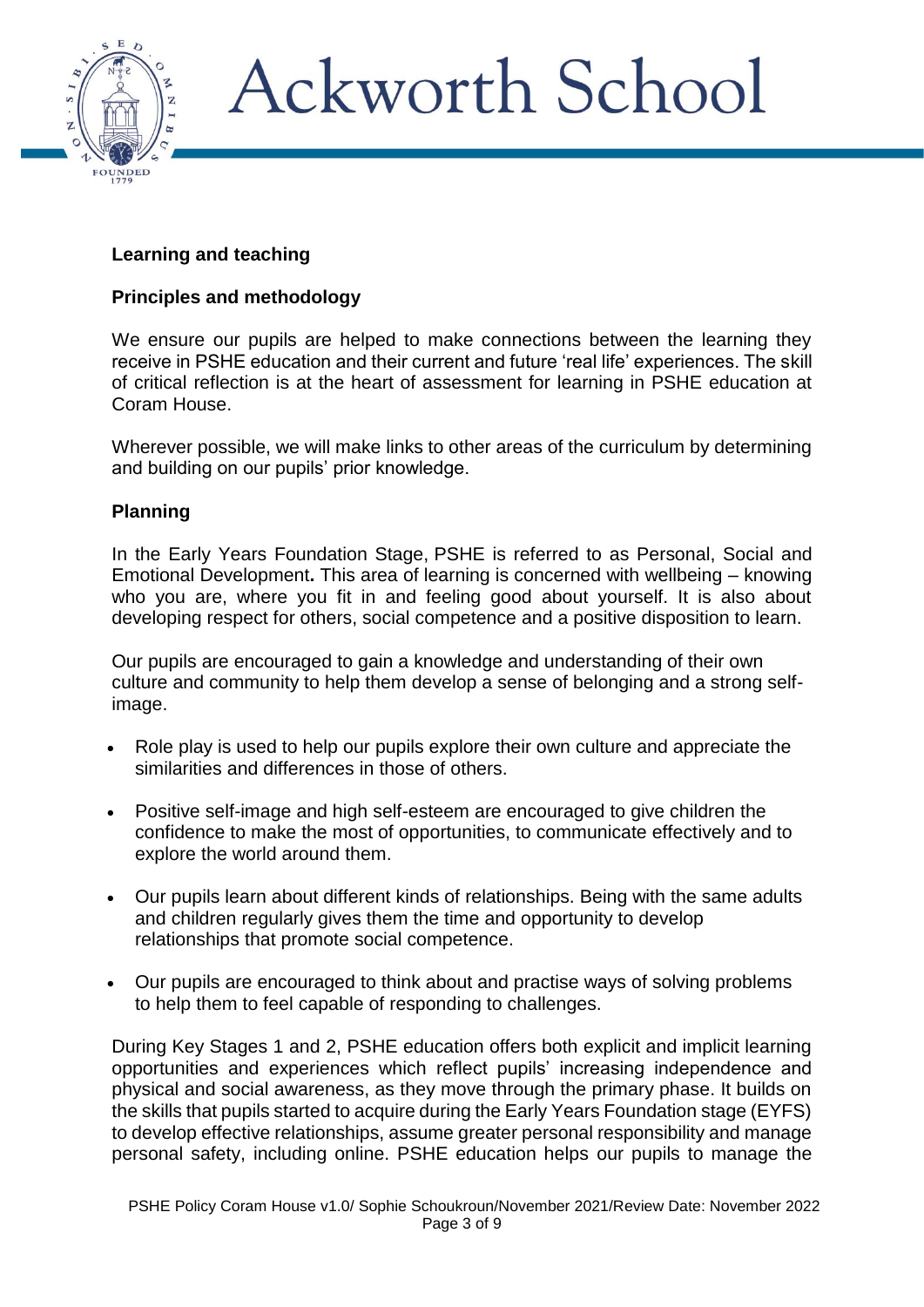

physical and emotional changes at puberty, introduces them to a wider world and enables them to make an active contribution to their communities.

Our programme of study sets out learning opportunities for Key Stages 1 and 2, based on three core themes:

- 1. Relationships
- 2. Living in the wider world
- 3. Health and Wellbeing

During Key Stage one, pupils learn:

## **1. Relationships**

*Families and friendships* – roles of different people, families; feeling cared for; making friends; feeling lonely and getting help.

*Safe relationships* – recognise privacy; staying safe; seeking permission; managing secrets; resisting pressure and getting help; recognising hurtful behaviour.

*Respecting ourselves and others* – how behaviour affects others; being polite and respectful; recognising things in common and differences; playing and working cooperatively; sharing opinions.

### **2. Living in the wider world**

*Belonging to a community* – what rules are; caring for others' needs; looking after the environment; belonging to a group; roles and responsibilities; being the same and different in the community.

*Media literacy and digital resilience* – using the internet and digital devices; communicating online; the internet in everyday life; online content and information.

*Money and work* – strengths and interests; jobs in the community; what money is; needs and wants; looking after money.

## **3. Health and wellbeing**

*Physical health and mental wellbeing* – keeping healthy; food and exercise; hygiene routines; sun safety; why sleep is important; medicines and keeping healthy; keeping teeth healthy; managing feelings and asking for help.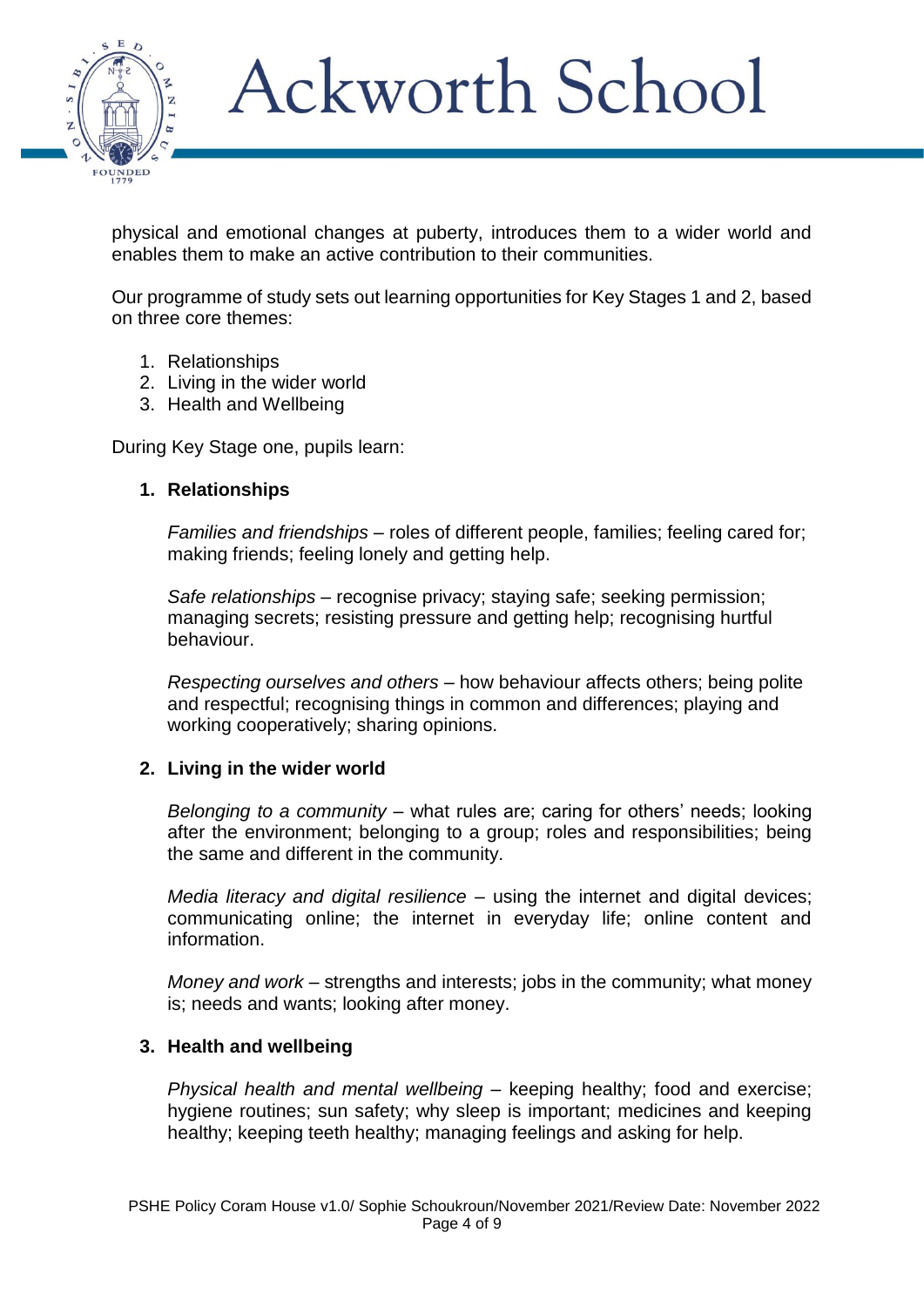

*Growing and changing* – recognising what makes them unique and special; feelings; managing when things go wrong; growing older; naming body parts; moving class or year.

*Keeping safe* – how rules and age restrictions help us; keeping safe online; safety in different environments; risk and safety at home; emergencies.

During Key Stage two, pupils will explore the following topics:

## **1. Relationships**

*Families and friendships* – what makes a family, features of family life; positive friendships including online; managing friendships and peer influence; attraction to others; romantic relationships; civil partnership and marriage.

*Safe relationships* – personal boundaries; safely responding to others the impact of hurtful behaviour; responding to hurtful behaviour; managing confidentiality; recognising risks online; physical contact and feeling safe; recognising and managing pressure; consent in different situations.

*Respecting ourselves and others* – recognising respectful behaviour; the importance of self-respect; courtesy and being polite; respecting differences and similarities; discussing difference sensitively, responding respectfully to a wide range of people; recognising prejudice and discrimination; expressing opinions and respecting other points of view, including discussing topical issues.

### **2. Living in the wider world**

*Belonging to a community* – the value of rules and laws; rights, freedoms and responsibilities; what makes a community; shared responsibilities; protecting the environment; compassion towards others; valuing diversity; challenging discrimination and stereotypes.

*Media literacy and digital resilience* – how the internet is used; assessing information online, how data is shared and used; how information online is targeted; different media types; their role and impact; evaluating media sources; sharing things online.

*Money and work* – different jobs and skills; job stereotypes; setting personal goals; making decisions about money; using and keeping money safe; identifying job interests and aspirations; what influences career choices; workplace stereotypes; influences and attitudes to money; money and financial risks.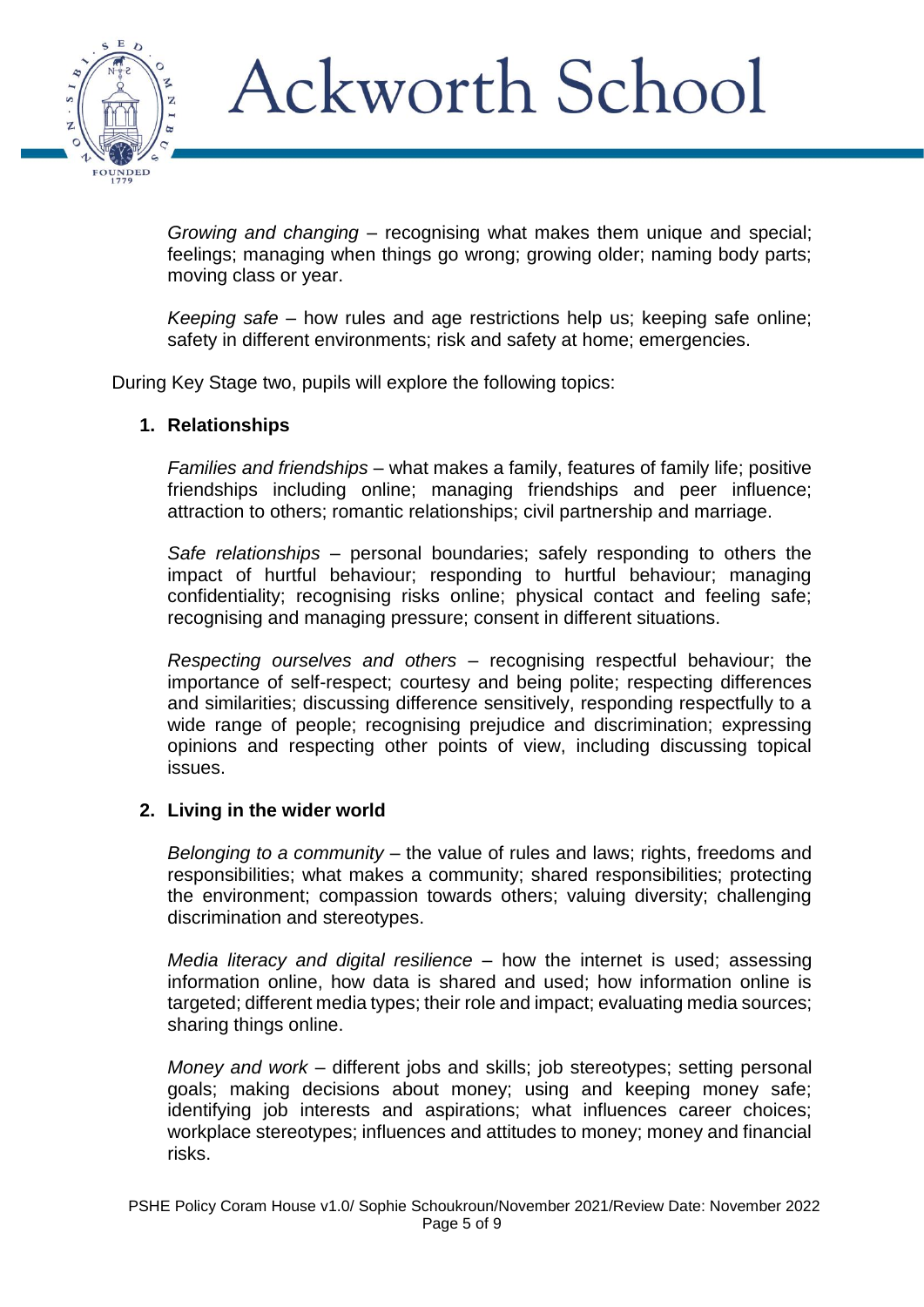

## **3. Health and wellbeing**

*Physical health and mental wellbeing* – health choices and habits; what affects feelings; expressing feelings; maintaining a balanced lifestyle, oral hygiene and dental care; healthy sleep habits; sun safety; medicines, vaccinations, immunisations and allergies; what affects mental health and ways to take care of it; managing change, loss and bereavement; managing time online.

*Growing and changing* – personal strengths and achievements; managing and reframing setbacks; physical and emotional changes in puberty; external genitalia; personal hygiene routines; support with puberty; personal identity; recognising individuality and different qualities, mental wellbeing; human reproduction and birth, increasing independence, managing transition.

*Keeping safe* – risks and hazards; safety in the local environment and unfamiliar places; medicines and household products; drugs common to everyday life; keeping safe in different situations, including responding to emergencies, first aid and female genital mutilation (FGM); keeping personal information safe; regulations and choices; drug use and the law; drug use and the media.

## **Timetabling**

Our PSHE education takes place as weekly 40 minute lessons for each year group. We have a further fifteen minute weekly sessions following "Picture News" curriculum.

Our provision is further enhanced by planned enrichment days/weeks.

## **Assessment**

Assessment is as central to effective teaching and learning in PSHE education as it is in any other subject. It is therefore important to understand the process of, and reasons for, assessing learning in PSHE. Assessment refers to gauging what has been learned and what still needs to be learned.

We will assess pupils' learning and progression through their behavioural outcomes. Assessment in PSHE education is not about 'passing or failing'.

Personal attributes, so central to PSHE education, are arguably the hardest aspects of learning to assess. It is difficult for teachers to accurately assess a pupil's selfconfidence or sense of their own identity and values. However, pupils themselves will be able to judge, for instance, whether they feel more confident, or have a firmer sense of their own beliefs and opinions than they did before a particular series of lessons. Such personal reflection in PSHE education lessons is essential, so ensuring pupils have time and space within the lessons to reflect on this, either privately or through discussion, is a vital part of the assessment process. Assessing learning in PSHE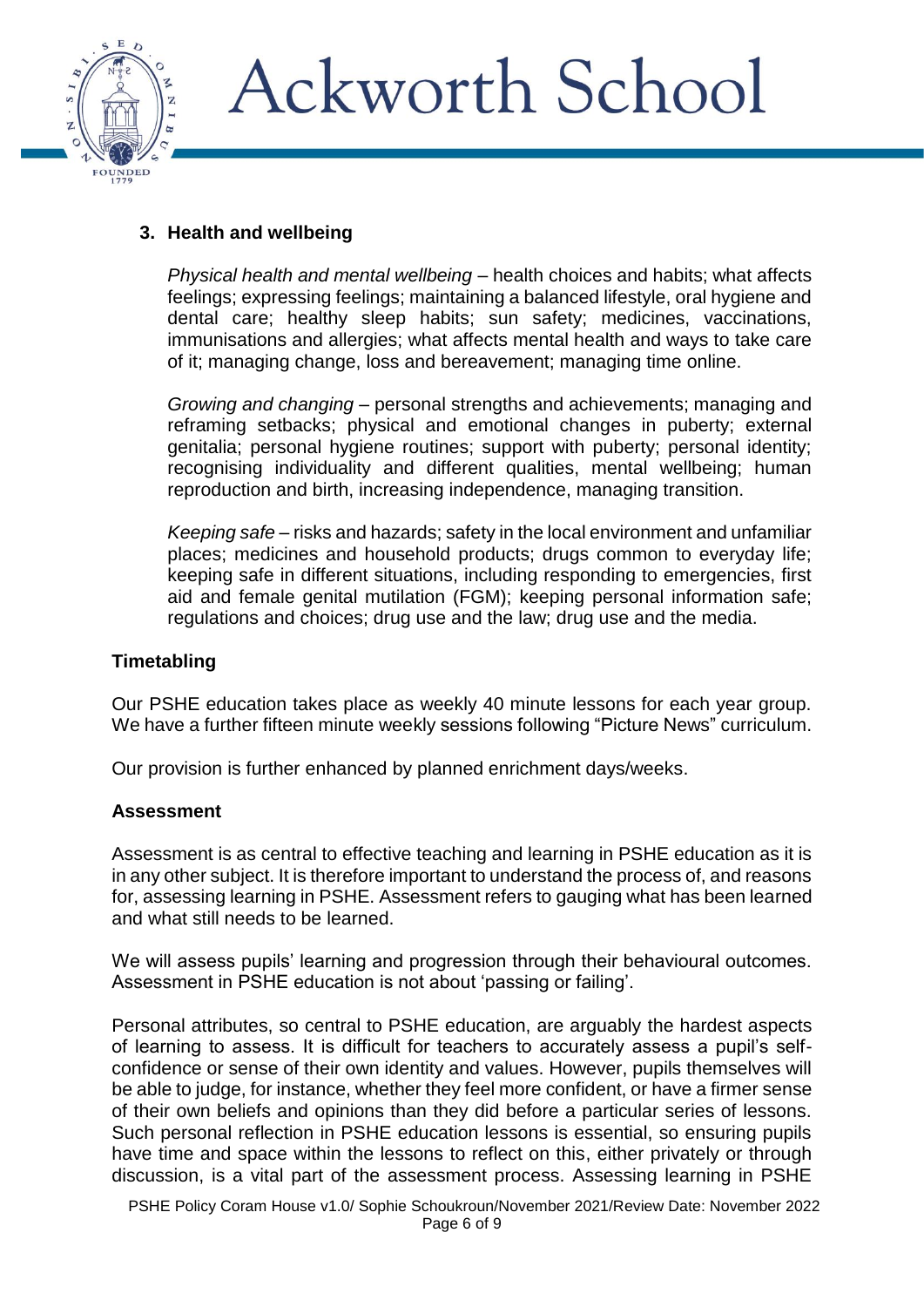

education must therefore use a combination of teacher assessment and pupil self- and peer assessment.

We will evidence pupils' learning and progression by inviting our pupils to take surveys at the end of each academic year using the model of assessment that is most meaningful in PSHE education which is ipsative assessment. Ipsative assessment compares where a pupil is at the end of a lesson or series of lessons against where they were before the lesson(s).

## **Confidentiality, handling disclosures and responding to pupils' questions**

Establishing a safe, open and positive learning environment, built on trusting relationships between all members of the class community is vital to successful and effective teaching and learning within this subject.

A set of ground rules is established in all PSHE lessons so that both teachers and pupils are working within a safe environment in which they will not feel embarrassed or anxious during discussions.

Questions raised by children should be answered honestly and with a degree of detail appropriate to the child's age and stage of development. Teachers will use their professional skill and discretion before answering questions and if necessary will deal with questions on an individual basis after the lesson. Where pupils' questions require a response that goes beyond the prescribed programme of study for the year group, pupils are encouraged to ask the question at home. Where appropriate, teachers will discuss a child's concerns with the child's parents.

Teachers are aware that effective PSHE can lead to the disclosure of a safeguarding issue. The usual standards of confidentiality between child and teacher will be observed, except where a child's question might suggest the possibility of abuse. Members of staff will refer to the Designated Safeguarding Lead if they are concerned or believe any pupil to be at risk.

## **Global Learning**

Global learning means pupils' learning about the wider world. Global learning can be linked to any subject. In Coram House teachers will focus on the United Nations Sustainable Development Goals and link these across the curriculum. We aim to develop active global citizens and engage with our local community through schemes like the Young Leaders Award in Year 6 and our support for the Pontefract Food Bank. Our Global learning Committee develop an ethos of thinking global throughout the school. This consists of pupils from Year 1 to Year 6. These Global ambassadors will direct projects that relate to the environment and sustainable use of resources in school. This is a child led committee that will be passionate about our planet and community work. Once a year, we hold a Global learning week, during which classes

PSHE Policy Coram House v1.0/ Sophie Schoukroun/November 2021/Review Date: November 2022 Page 7 of 9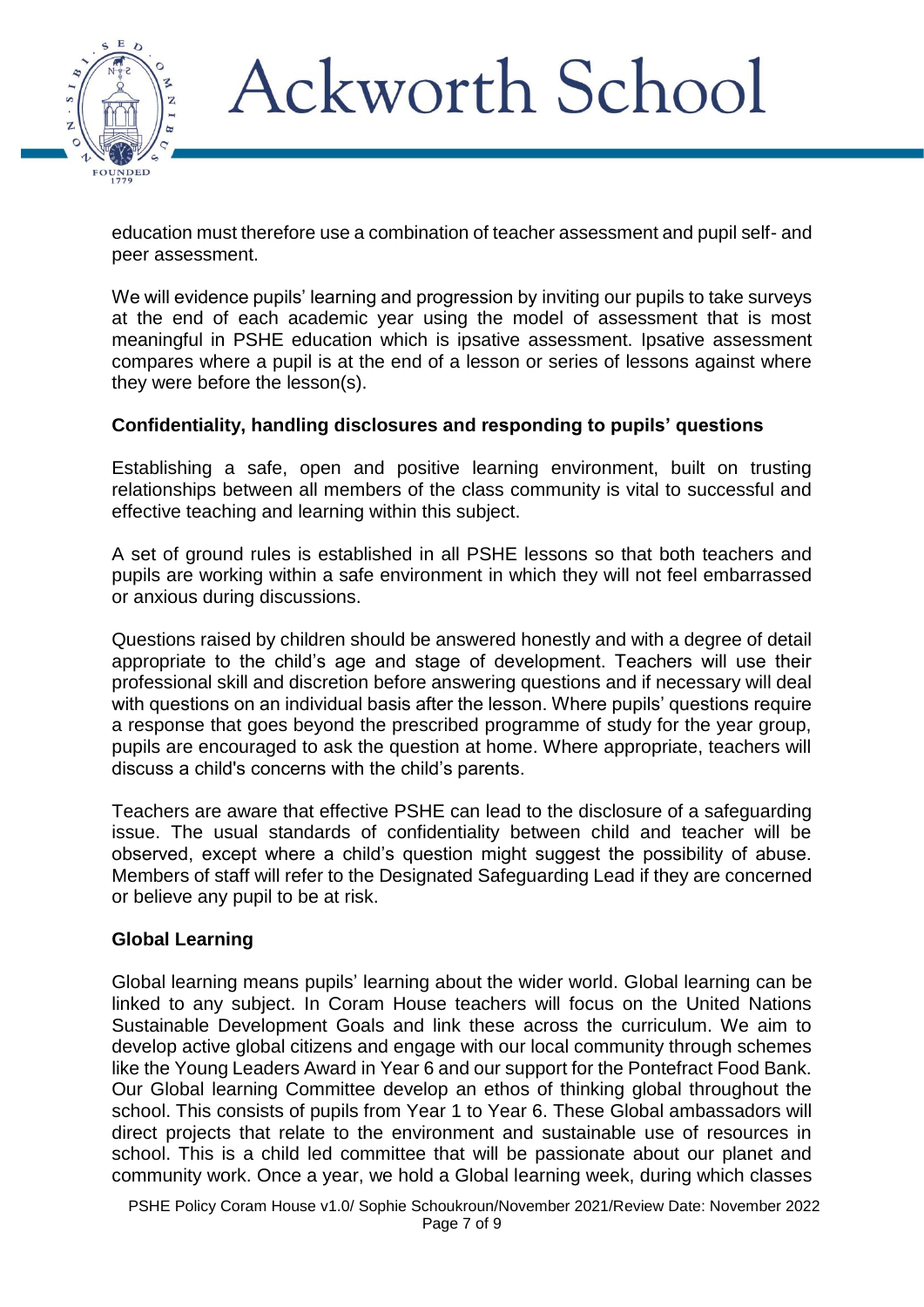

embark on projects related to the wider word. This can involve projects such as developing a nature area to community litter picks.

## **A global learner is:**

- Critical
- **Creative**
- Self-aware
- Globally aware
- Open-minded
- Inquisitive
- Reflective
- Connected
- Willing to engage with global challenges
- Keen to take action for a better world

### **Resilience**

We seek to cultivate resilience and self-worth by embedding of a culture of a Growth Mindset. <https://www.mindsetworks.com/science/> When pupils believe they can become more intelligent and they understand that effort makes them stronger, they put in extra time and effort, and that leads to higher achievement.

Our PSHE education helps pupils to develop the knowledge, skills and attributes they need to manage many of the critical opportunities, challenges and responsibilities they will face as they grow up and in adulthood.

### **SMSC**

Spiritual – through our Religious Studies curriculum we explore beliefs and experience; respect faiths, feelings and values; enjoy learning about oneself, others and the surrounding world; use imagination and creativity; reflect, compare and contrast.

Moral – through our pastoral care and classroom debates, we teach pupils how to recognise right and wrong; respect the law; understand consequences; investigate moral and ethical issues; offer reasoned views.

Social – we teach a range of social skills; participate in the local community; appreciate diverse viewpoints; participate, volunteer and cooperate; resolve conflict; engage with the ['British values'](http://www.doingsmsc.org.uk/british-values) of democracy, the rule of law, liberty, respect and tolerance.